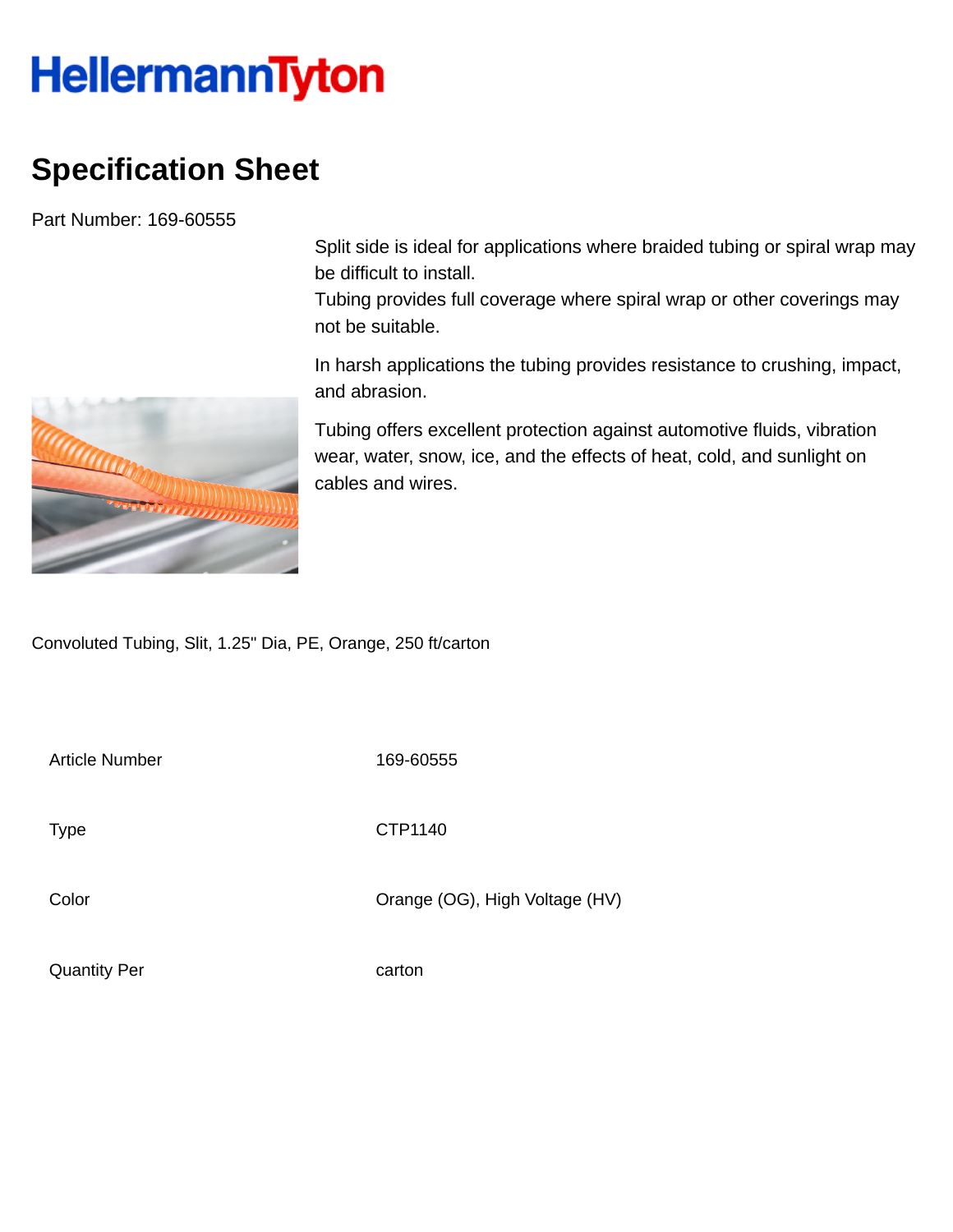| <b>Product Description</b>            | HellermannTyton's Convoluted Tubing, also known at Split Loom<br>Tubing, provides an efficient method of routing and protecting wire<br>harness assemblies, while reducing the chance of installation<br>damage. With a split down the side where you can insert your wire<br>harness, you can just easily install Convoluted Tubing without<br>removal of the entire assembly. It can also serve to protect valuable<br>hoses and cables. Convoluted tubing offer's excellent protection<br>against vibration wear, water, snow, ice and the effects of heat, cold<br>and sunlight on cables and wires. |
|---------------------------------------|----------------------------------------------------------------------------------------------------------------------------------------------------------------------------------------------------------------------------------------------------------------------------------------------------------------------------------------------------------------------------------------------------------------------------------------------------------------------------------------------------------------------------------------------------------------------------------------------------------|
| <b>Short Description</b>              | Convoluted Tubing, Slit, 1.25" Dia, PE, Orange, 250 ft/carton                                                                                                                                                                                                                                                                                                                                                                                                                                                                                                                                            |
| <b>Global Part Name</b>               | CTP1140-PE-OG                                                                                                                                                                                                                                                                                                                                                                                                                                                                                                                                                                                            |
|                                       |                                                                                                                                                                                                                                                                                                                                                                                                                                                                                                                                                                                                          |
| Length L (Imperial)                   | 250.0                                                                                                                                                                                                                                                                                                                                                                                                                                                                                                                                                                                                    |
| Length L (Metric)                     | 76.2                                                                                                                                                                                                                                                                                                                                                                                                                                                                                                                                                                                                     |
| Variant                               | Slit                                                                                                                                                                                                                                                                                                                                                                                                                                                                                                                                                                                                     |
| Inner Diameter D (Imperial)           | 1.257                                                                                                                                                                                                                                                                                                                                                                                                                                                                                                                                                                                                    |
| Inner Diameter D (Metric)             | 31.93                                                                                                                                                                                                                                                                                                                                                                                                                                                                                                                                                                                                    |
| Diameter D (Imperial)                 | 1.50                                                                                                                                                                                                                                                                                                                                                                                                                                                                                                                                                                                                     |
| Diameter D (Metric)                   | 38.10                                                                                                                                                                                                                                                                                                                                                                                                                                                                                                                                                                                                    |
| <b>Outside Diameter OD (Imperial)</b> | 1.50                                                                                                                                                                                                                                                                                                                                                                                                                                                                                                                                                                                                     |
| <b>Outside Diameter OD (Metric)</b>   | 38.10                                                                                                                                                                                                                                                                                                                                                                                                                                                                                                                                                                                                    |
| Nominal Diameter (Imperial)           | $1 - 1/4$                                                                                                                                                                                                                                                                                                                                                                                                                                                                                                                                                                                                |